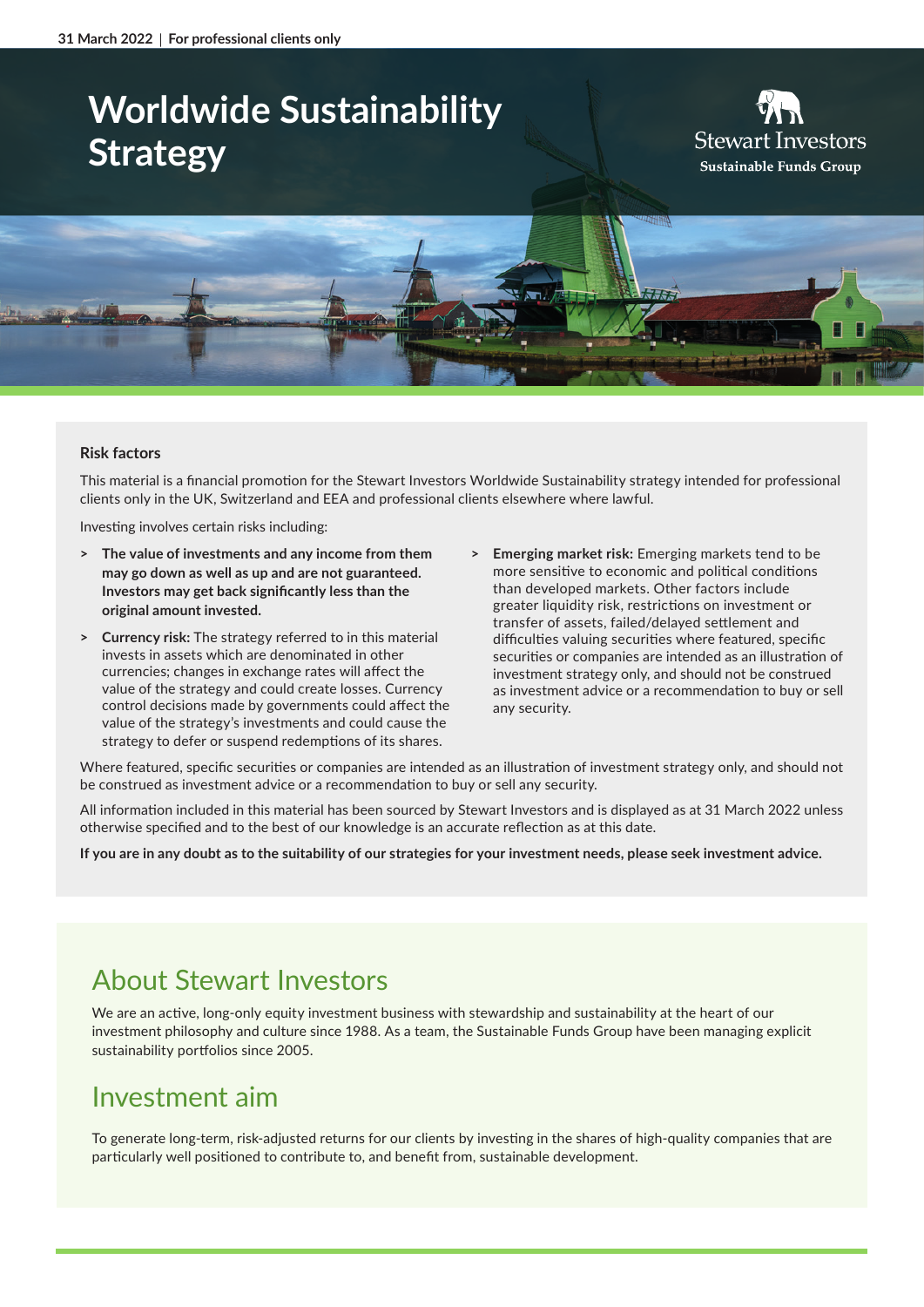## Key facts\*

| Strategy launch             | November 2012                                 |
|-----------------------------|-----------------------------------------------|
| <b>Strategy size</b>        | USD 3.1 billion                               |
| Lead portfolio manager      | Nick Edgerton                                 |
| Investment team             | <b>Sustainable Funds Group</b><br>14 analysts |
| <b>Number of companies</b>  | 40-60 (current 47)                            |
| Active share                | 98%                                           |
| Investment horizon          | $5-10+$ years                                 |
| Name turnover (5yrs)        | 18% p.a.                                      |
| Market capitalisation       | All-Cap                                       |
| <b>Comparator benchmark</b> | MSCI AC World Index                           |
| Annual management charge    | $0.60\%$ p.a.                                 |

### Investment philosophy

- > **We are stewards.** Our role is to allocate society's capital to productive uses, in accordance with our [Hippocratic Oath](https://www.stewartinvestors.com/all/about-us/our-hippocratic-oath.html).
- > **We are long term.** Our time horizon is measured in years, not weeks, and we value companies accordingly.
- > **We invest only in companies contributing to a more sustainable future.** We engage constructively as owners to help companies on their sustainability journeys.
- > **We invest only in high-quality companies.** We invest in companies with exceptional cultures, strong franchises and resilient financials.
- > **We believe capital preservation is important for capital growth.** We define risk as the possibility of the permanent loss of client capital.

**This philosophy is proven across strategies and business cycles for nearly four decades.**

\*Source: Stewart Investors as at 31 March 2022. Data shown for a representative Stewart Investors Worldwide Sustainability account. Parameters shown are guidelines only and not hard risk limits. This information is provided for illustrative purposes to demonstrate Stewart Investors' activity within the strategy for the period shown. It is not a recommendation or solicitation to purchase or invest in any fund. Differences between the representative account-specific constraints, currency or fees and those of a similarly managed fund or mandate would affect results.

# What we mean by sustainability

Our process is deeply qualitative, based on fundamental, bottom-up research and analysis of the [sustainability](https://www.stewartinvestors.com/all/sustainable-funds-group/how-we-invest/our-approach.html) positioning of companies. We meet regularly with management teams, conduct site visits, and commission third-party research. Our assessment of company sustainability focuses on:

Sustainability positioning of products and services

 $\mathbf 1$ 

- Quality of management and treatment of all stakeholders
- Operational performance and environmental and social impacts
- Ability to navigate sustainability headwinds and  $\overline{4}$ tailwinds such as changing regulations and consumer trends

#### **Exclusions**

We have a detailed [exclusions policy](https://www.stewartinvestors.com/all/insights/sfg/our-position-on-harmful-and-controversial-products-and-services.html) explaining the sectors and sorts of companies we will never invest in.

#### **Engagement**

We invest time and energy in [engaging](https://www.stewartinvestors.com/all/sustainable-funds-group/how-we-invest/engagement.html) and encouraging companies to improve their sustainability practices and product offerings.

#### **Voting**

We do not outsource voting decisions or any part of the engagement process; this is a core part of our role.

Visit our [website](https://www.stewartinvestors.com/all/sustainable-funds-group/our-policies.html) to view our [diversity](https://www.stewartinvestors.com/all/insights/sfg/statement-on-racism-and-racial-diversity.html), [climate change](https://www.stewartinvestors.com/all/insights/sfg/climate-change-statement.html) statement and all other policies.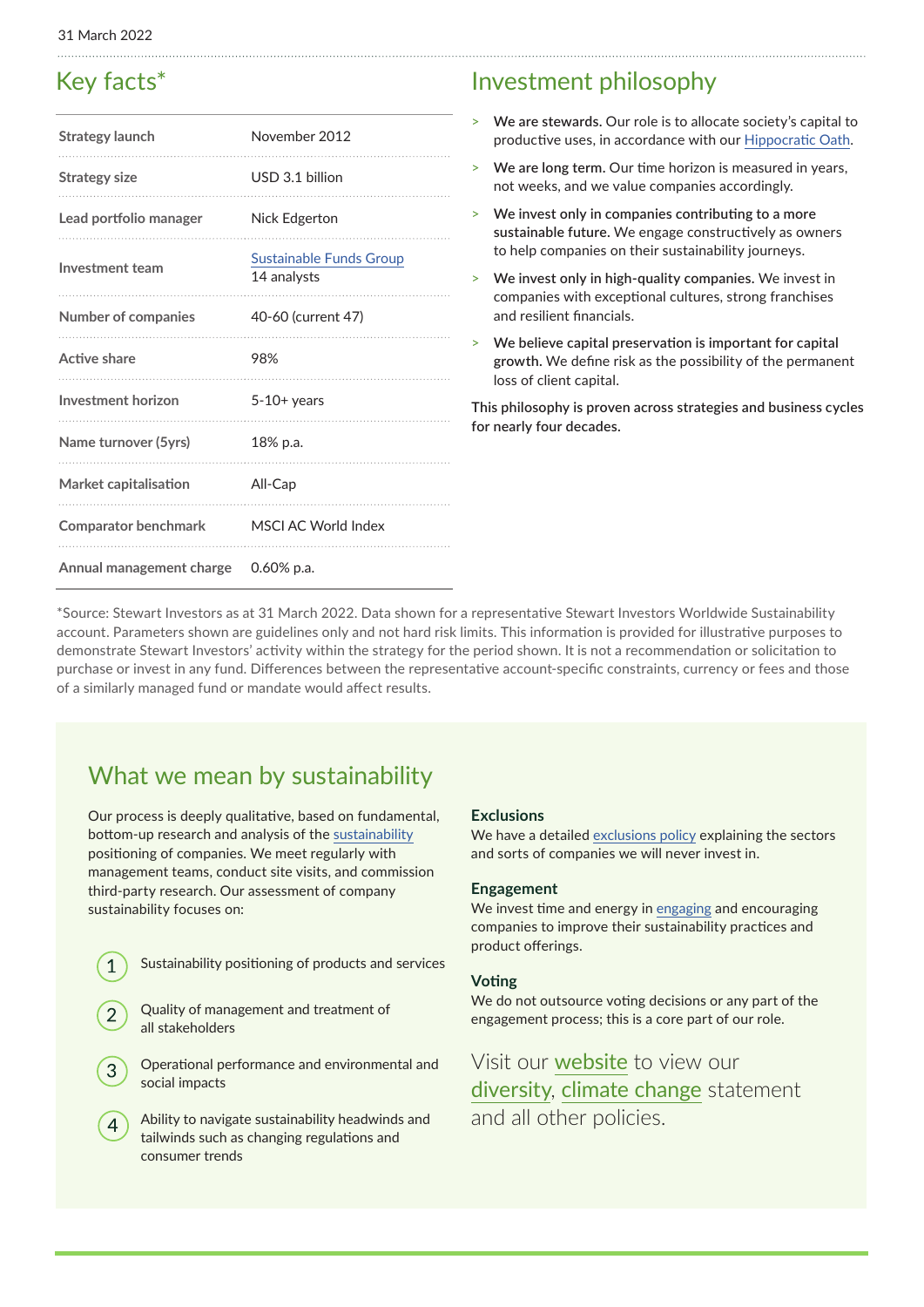# Top 10 holdings - high conviction

We have a bottom-up approach and aim to invest only in well-stewarded, high-quality companies with sustainability at the heart of all investment considerations. Our portfolios are high conviction (top 10 holdings typically 30%-50%) and are benchmark agnostic.

| Company                                                                                                                                       | Country              | Sector                    | Portfolio (%) | Index (%) |
|-----------------------------------------------------------------------------------------------------------------------------------------------|----------------------|---------------------------|---------------|-----------|
| Fortinet<br>Network cybersecurity hardware and software                                                                                       | <b>United States</b> | Information<br>Technology | 4.6           | 0.1       |
| <b>DiaSorin</b><br>In vitro diagnostics reagent kits used in immunodiagnostics and<br>molecular diagnostics                                   | Italy                | <b>Health Care</b>        | 4.5           |           |
| Halma<br>Safety equipment for hazard detection and life-saving technology                                                                     | United<br>Kingdom    | Information<br>Technology | 3.8           |           |
| <b>Jack Henry &amp; Associates</b><br>Provider of core banking software, cyber security and IT outsourcing                                    | <b>United States</b> | Information<br>Technology | 3.6           |           |
| <b>CSL</b><br>Biotherapies and influenza vaccines for life-threatening medical<br>conditions                                                  | Australia            | <b>Health Care</b>        | 3.6           | 0.1       |
| Infineon Technologies<br>Semiconductor solutions across automotive, industrial power and<br>digital security segments                         | Germany              | Information<br>Technology | 3.4           | 0.1       |
| bioMérieux<br>Diagnostics leader specialising in microbiology and molecular<br>biology                                                        | France               | <b>Health Care</b>        | 3.3           |           |
| Coloplast<br>Ostomy, continence, urology and wound care products                                                                              | <b>Denmark</b>       | <b>Health Care</b>        | 3.2           |           |
| <b>Arista Networks</b><br>Networking hardware and software solutions for high speed internet United States<br>connections and cloud computing |                      | Information<br>Technology | 3.2           |           |
| <b>Tecan</b><br>Global leader in manufacturing laboratory automation devices and<br>software                                                  | Switzerland          | <b>Health Care</b>        | 2.8           |           |
|                                                                                                                                               |                      |                           | 36.0          | 0.3       |

Source: Stewart Investors as at 31 March 2022. Data shown for a representative Stewart Investors Worldwide Sustainability account and the MSCI AC World Index. This information is provided for illustrative purposes to demonstrate Stewart Investors' activity within the strategy for the period shown. It is not a recommendation or solicitation to purchase or invest in any fund. Numbers may not add to totals due to rounding. Differences between the representative account-specific constraints, currency or fees and those of a similarly managed fund or mandate would affect results.

Our interactive [Portfolio](https://www.stewartinvestors.com/all/sustainable-funds-group/introducing-portfolio-explorer/portfolio-explorer.html)  [Explorer](https://www.stewartinvestors.com/all/sustainable-funds-group/introducing-portfolio-explorer/portfolio-explorer.html) tool allows you to explore strategies, companies, countries and sustainability issues of interest in four views – map, Sustainable Development Goals, climate solutions and human development pillars.



For more information please contact: [client.engagement@stewartinvestors.com](mailto:client.engagement%40stewartinvestors.com?subject=) Or visit our website at [stewartinvestors.com](https://www.stewartinvestors.com/eea/en/professional/sustainable-funds-group/quarterly-update/worldwide-sustainability.html)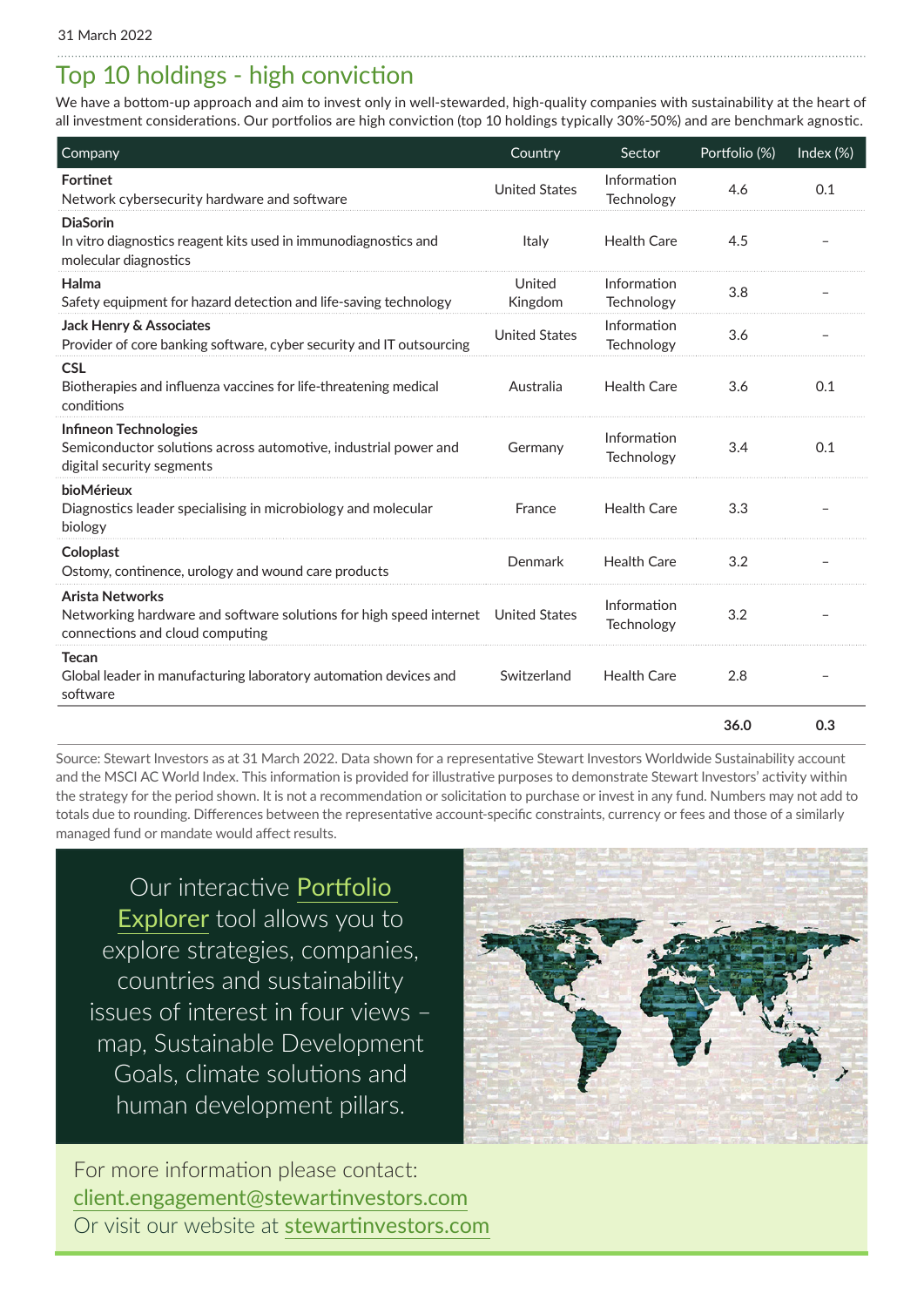### Performance profile – capital protection and growth

Our investment philosophy focuses on delivering strong absolute returns over cycles. This focus means that we define risk as the loss of clients' capital rather than in terms of deviation from any benchmark index. As a result, our performance is likely to lag steeply rising markets, but deliver better results in falling markets. This approach has served clients well over time and over cycles.

### Performance review

| Discrete annual performance<br>USD - composite performance % p.a.    | 12 months to<br>. 31-Mar-18 | $31-Mar-19$ | 12 months to 12 months to<br>$31-Mar-20$ | - 12 months to<br>$31-Mar-21$ | $12$ months to<br>$31-Mar-22$ |
|----------------------------------------------------------------------|-----------------------------|-------------|------------------------------------------|-------------------------------|-------------------------------|
| Stewart Investors Worldwide<br><b>Sustainability (Gross of fees)</b> | 16.2 <sup>2</sup>           | 3.2         | $-6.1$                                   | 46.9                          | 1.4                           |
| <b>Stewart Investors Worldwide</b><br>Sustainability (Net of fees)   | 15.5                        | 2.6         | $-6.7$                                   | 46.1                          | 0.8                           |
| <b>MSCI AC World Index</b>                                           | 154                         | 32          | -10.8                                    | 55.3                          | 7.7                           |

| Performance over periods<br>USD - composite performance % p.a.            | Since launch ' | 7 years | 5 years           | 3 years | 1 year |
|---------------------------------------------------------------------------|----------------|---------|-------------------|---------|--------|
| <b>Stewart Investors Worldwide</b><br>Sustainability (Gross of fees)      | 10.8           | 10.0    | 10.9              | 11.9    | 1.4    |
| <b>Stewart Investors Worldwide</b><br><b>Sustainability (Net of fees)</b> | 10.1           | 9.3     | 10.2 <sup>2</sup> | 11.2    | 0.8    |
| MSCI AC World Index                                                       |                | 10 2    |                   | 14.3    |        |

Investment style - downside protection

Composite outperformance since launch (USD net of fees)



**These figures refer to the past. Past performance is not a reliable indicator of future results. For investors based in countries with currencies other than USD, the return may increase or decrease as a result of currency fluctuations.** 

Source for composite performance: Stewart Investors. Composite performance is shown on a gross and net of fees basis. Gross performance figures do not reflect the deduction of investment fees and expenses. A client's return will be reduced by the effect of investment fees and expenses. Net performance figures are calculated by subtracting a model annual management fee of 0.60% from the gross performance figures. No other expenses or costs have been taken into account when calculating the net performance. This information is provided for illustrative purposes to demonstrate Stewart Investors' activity within the strategy for the periods shown. It is not a recommendation or solicitation to purchase or invest in any fund. Differences between fund or client-specific constraints and those of a similarly managed mandate would affect results. Source for benchmark: FactSet. Outperformance shown versus the MSCI AC World Index. Index returns are shown on a total return basis and gross of tax. Since launch relates to inception of the composite on 1 November 2013. All data to 31 March 2022 unless otherwise specified.